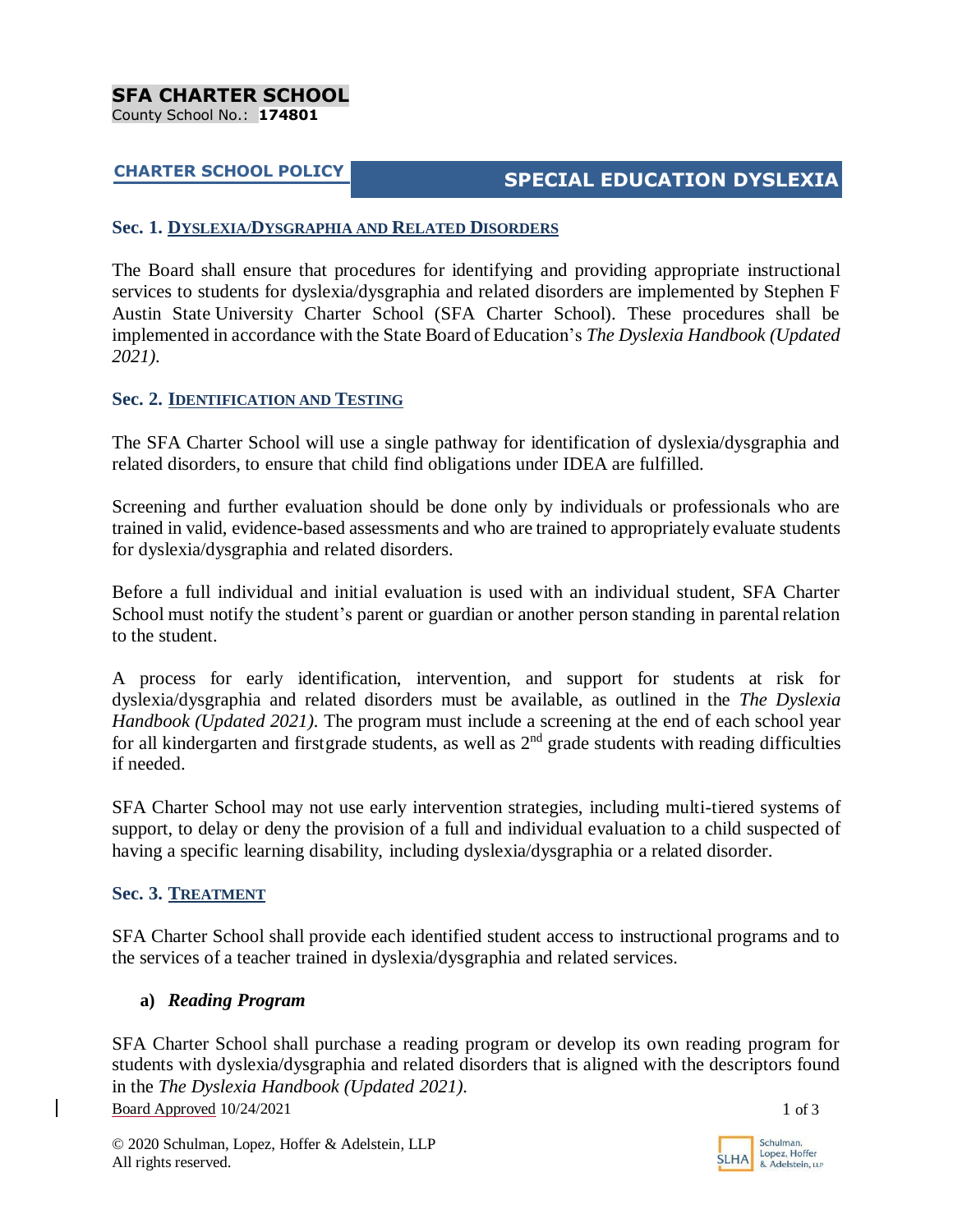## **SFA CHARTER SCHOOL**

County School No.: **174801**

Teachers who screen and treat these students must be trained in instructional strategies that utilize individualized, intensive, multi-sensory, phonetic methods and a variety of writing and spelling components described in the *The Dyslexia Handbook (Updated 2021)*. The professional development activities specified by each school and/or campus planning committee shall include these instructional strategies.

## **b)** *Reassessment*

Unless otherwise provided by law, a student determined to have dyslexia during testing or accommodated because of dyslexia may not be retested for dyslexia for the purpose of reassessing the student's need for accommodations until SFA Charter School reevaluates the information obtained from previous testing of the student.

## **Sec. 4. PARENTAL NOTIFICATIONS**

SFA Charter School shall provide an explanation of the single pathway used for evaluation for dyslexia/dysgraphia and related disorders for identification under IDEA, and gain parent/guardian informed consent for evaluation. The notice must be in English, or to the extent practicable, the individual'snative language and must include the following:

- 1. A reasonable description of the initial evaluation procedure to be used with the individual student;
- 2. Information related to any instructional intervention or strategy used to assist the student prior to evaluation;
- 3. An estimated time frame within which the evaluation will be completed; and
- 4. Specific contact information for the campus point of contact, relevant parent training and information projects, and other appropriate parent resources.
- 5. Access to *Guide to ARD, Procedural Safeguards, Talking Books, and The Dyslexia Handbook (2021 Update).*

Parents and guardians of students with dyslexia/dysgraphia or a related disorder must be informed of all services and options available to the student, including general education interventions under response to intervention and multi-tiered systems of support modules as required by Education Code §26.0081.

## **Sec. 5. PARENT EDUCATION PROGRAM**

SFA Charter School shall develop and provide a parent education program for parents and guardians of students with dyslexia/dysgraphia and related disorders. This program should include:

- Awareness of characteristics of dyslexia/dysgraphia and related disorders;
- Information on full individual evaluation of dyslexia/dysgraphia and/or related disorders;
- Information on effective strategies for teaching dyslexic students;